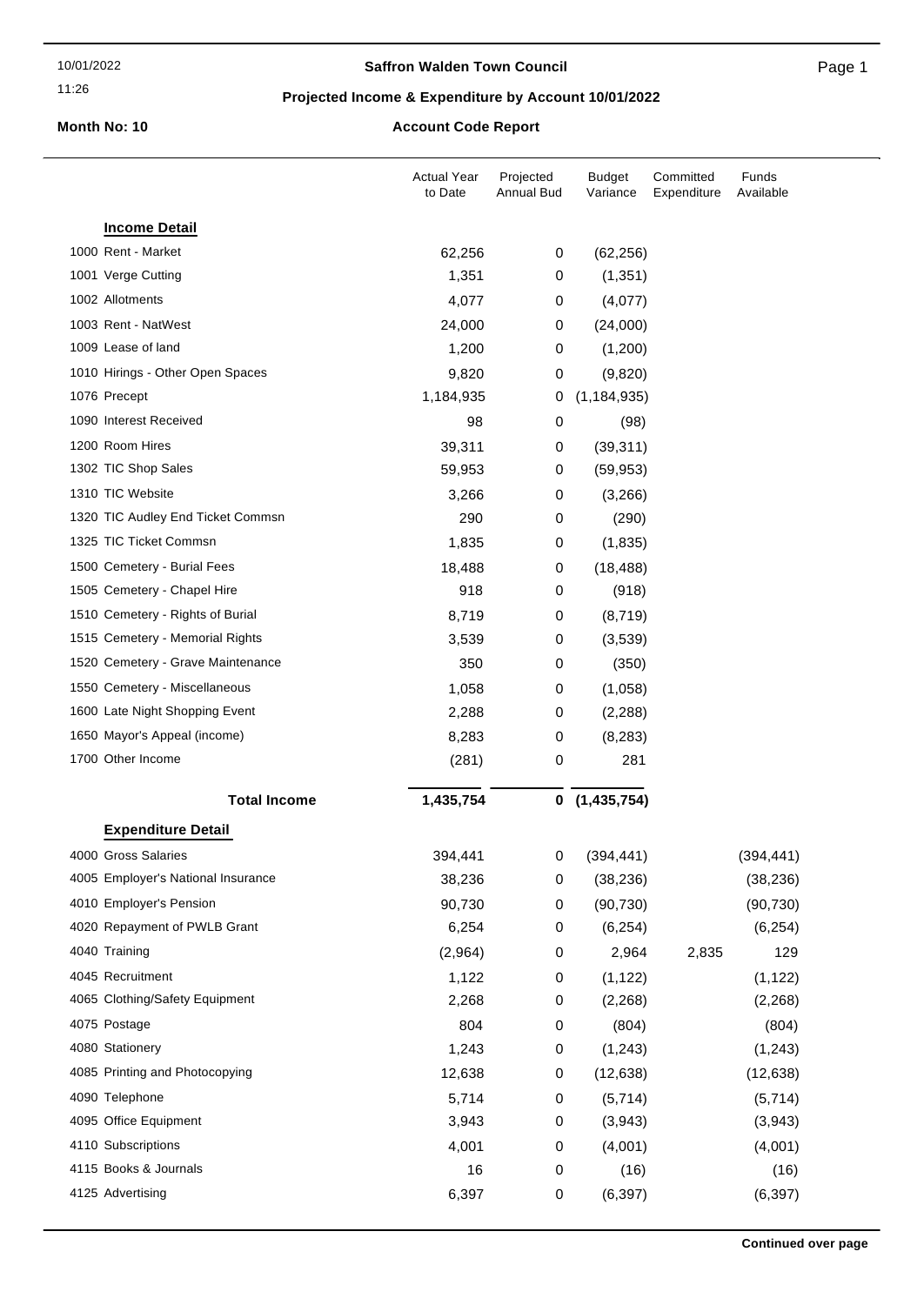## **Saffron Walden Town Council**

## **Projected Income & Expenditure by Account 10/01/2022**

# **Month No: 10 Account Code Report**

|                                     | <b>Actual Year</b><br>to Date | Projected<br>Annual Bud | <b>Budget</b><br>Variance | Committed<br>Expenditure | Funds<br>Available |
|-------------------------------------|-------------------------------|-------------------------|---------------------------|--------------------------|--------------------|
| 4130 Insurance                      | 21,782                        | 0                       | (21, 782)                 |                          | (21, 782)          |
| 4135 Legal & Professional           | 5,340                         | $\pmb{0}$               | (5,340)                   | 5,200                    | (10, 540)          |
| 4140 Audit Fees                     | 2,813                         | 0                       | (2,813)                   |                          | (2,813)            |
| 4150 Visa Handling Charges          | 1,908                         | 0                       | (1,908)                   |                          | (1,908)            |
| 4170 TIC Stock Purchases            | 32,789                        | 0                       | (32,789)                  |                          | (32,789)           |
| 4200 Rent Payable                   | 6,846                         | 0                       | (6, 846)                  |                          | (6, 846)           |
| 4205 Rates                          | 32,327                        | 0                       | (32, 327)                 |                          | (32, 327)          |
| 4210 Cleaning                       | 2,032                         | 0                       | (2,032)                   |                          | (2,032)            |
| 4215 Electricity                    | 12,122                        | 0                       | (12, 122)                 |                          | (12, 122)          |
| 4220 Gas                            | 2,177                         | 0                       | (2, 177)                  |                          | (2, 177)           |
| 4225 Water/Sewerage                 | 5,546                         | 0                       | (5, 546)                  |                          | (5, 546)           |
| 4250 PPL/PRS/PEL Licences           | 788                           | $\,0\,$                 | (788)                     |                          | (788)              |
| 4270 Maintenance - Planned          | 18,172                        | 0                       | (18, 172)                 |                          | (18, 172)          |
| 4279 Contract Work 3rd Party        | 13,202                        | 0                       | (13,202)                  |                          | (13,202)           |
| 4300 IT Support Contracts           | 4,326                         | 0                       | (4,326)                   |                          | (4,326)            |
| 4315 Software Licences              | 1,284                         | 0                       | (1, 284)                  |                          | (1,284)            |
| 4330 CCTV Line Charges              | 9,783                         | 0                       | (9,783)                   |                          | (9,783)            |
| 4350 Equipment                      | 8,692                         | 0                       | (8,692)                   |                          | (8,692)            |
| 4405 Vehicle Maintenance            | 4,007                         | 0                       | (4,007)                   |                          | (4,007)            |
| 4410 Vehicle Tax                    | 825                           | 0                       | (825)                     |                          | (825)              |
| 4412 Vehicle Insurance              | 5,649                         | 0                       | (5,649)                   |                          | (5,649)            |
| 4415 Fuel                           | 3,643                         | 0                       | (3,643)                   |                          | (3,643)            |
| 4440 Street Furniture Maintenance   | 713                           | 0                       | (713)                     |                          | (713)              |
| 4490 Tree Work                      | 2,467                         | 0                       | (2, 467)                  |                          | (2,467)            |
| 4500 Flowers/Plants                 | 2,262                         | 0                       | (2, 262)                  |                          | (2, 262)           |
| 4530 Cllrs Training, Travel, Subsis | 215                           | 0                       | (215)                     |                          | (215)              |
| 4540 Robes Repair/Cleaning          | 16                            | 0                       | (16)                      |                          | (16)               |
| 4545 Mayoral Allowance              | 927                           | 0                       | (927)                     |                          | (927)              |
| 4555 Civic Events                   | 2,175                         | 0                       | (2, 175)                  | 990                      | (3, 165)           |
| 4595 Uttlesford Community Transport | 8,500                         | 0                       | (8,500)                   |                          | (8,500)            |
| 4600 CAB                            | 12,000                        | 0                       | (12,000)                  |                          | (12,000)           |
| 4605 Small Grants Scheme            | (1, 126)                      | 0                       | 1,126                     | 300                      | 826                |
| 4607 Resilience Fund                | (6, 912)                      | 0                       | 6,912                     | 525                      | 6,387              |
| 4610 Neighbourhood Plan             | (2,909)                       | 0                       | 2,909                     |                          | 2,909              |
| 4613 Health & Safety                | 3,050                         | 0                       | (3,050)                   |                          | (3,050)            |
| 4615 Christmas Lights               | 22,186                        | 0                       | (22, 186)                 |                          | (22, 186)          |
| 4625 Youth Project                  | (6, 533)                      | 0                       | 6,533                     |                          | 6,533              |
| 4640 Hall Hire Grants               | (2,700)                       | 0                       | 2,700                     | 1,250                    | 1,450              |
| 4645 PCSO                           | 13,665                        | 0                       | (13,665)                  |                          | (13,665)           |
| <b>Total Overhead</b>               | 808,893                       | $\pmb{0}$               | (808, 893)                | 11,100                   | (819, 993)         |